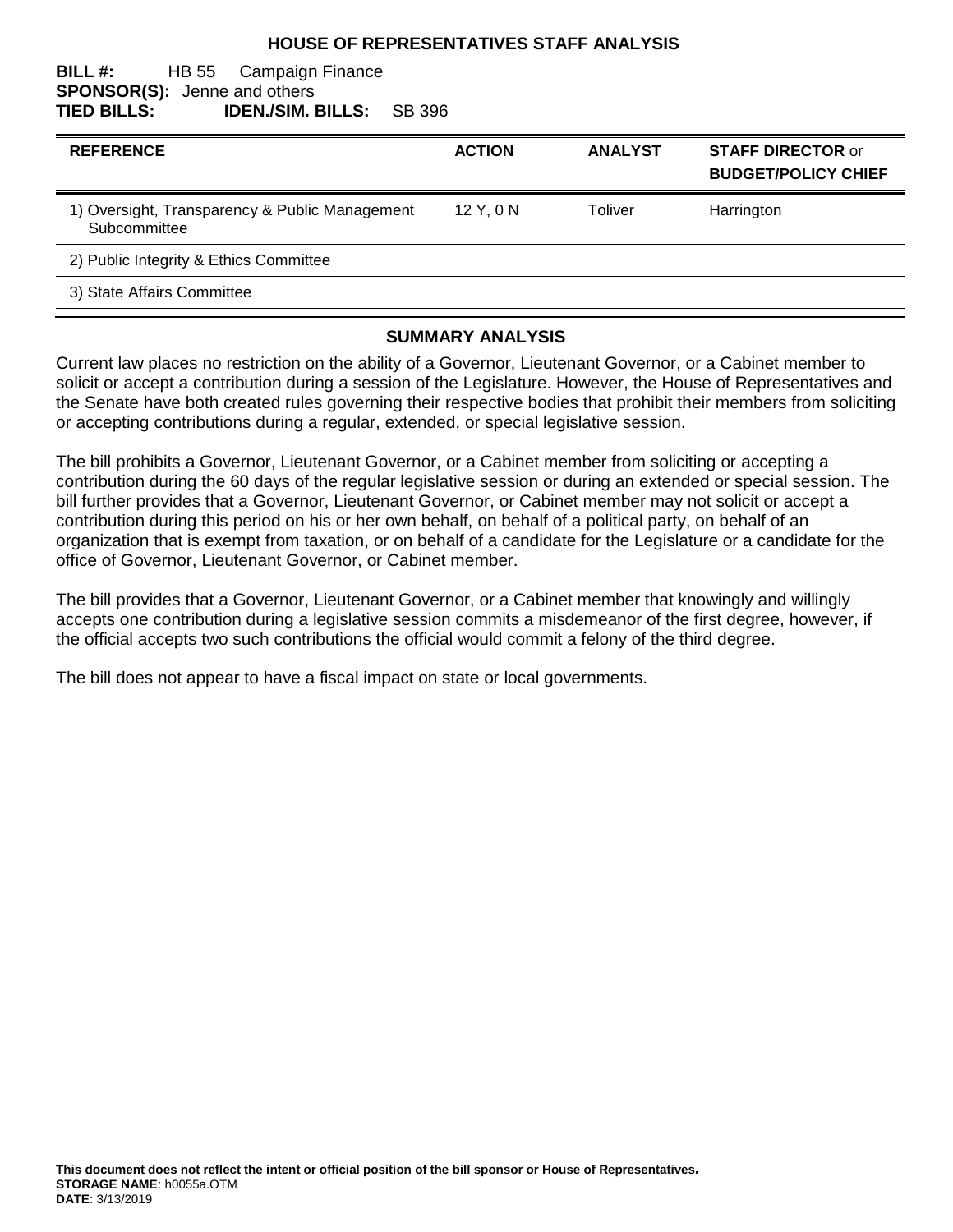## **FULL ANALYSIS**

# **I. SUBSTANTIVE ANALYSIS**

## A. EFFECT OF PROPOSED CHANGES:

## **Background**

# Florida Election Code

The Florida Election Code<sup>1</sup> places certain restrictions on the contributions a candidate can receive during the course of his or her campaign.<sup>2</sup> Those restrictions range from capping the amount an individual may contribute to a given campaign<sup>3</sup> to prohibiting candidates from soliciting contributions from "any religious, charitable, civic, or other causes or organizations established primarily for the public good."<sup>4</sup>

Currently, the only temporal restriction placed on campaign contributions to a candidate provides that if a candidate with opposition in an election receives a contribution on the day of an election or less than five days before that election, the contribution must be returned and may not be used or expended by or on behalf of the candidate.<sup>5</sup> However, once elected the "candidate" becomes an "elected official," and until such time as he or she becomes a candidate once more, the restrictions on contributions in the Florida Election Code cease to apply.

#### Florida Legislative Rules

The Florida Constitution requires each house of the Legislature to create rules of procedure to govern its members and proceedings. $6$  In House Rule 15.3(c) and Senate Rule 1.361, each chamber has decided to explicitly prohibit members of their respective bodies from soliciting or accepting contributions during a regular legislative session, extended session, or special session of the Legislature.

## **Effect of the Bill**

The bill prohibits a Governor, Lieutenant Governor, or a Cabinet member from soliciting or accepting a contribution during the 60 days of the regular legislative session or during an extended or special session. A Governor, Lieutenant Governor, or a Cabinet member may not solicit or accept a contribution during this period on his or her own behalf, on behalf of a political party, on behalf of an organization that is exempt from taxation under s. 527 or s. 501(c)(4) of the Internal Revenue Code, or on behalf of a candidate for the Legislature or a candidate for the office of Governor, Lieutenant Governor, or Cabinet member. The bill provides that a Governor, Lieutenant Governor, or a Cabinet member that knowingly or willingly accepts one contribution during a legislative session commits a misdemeanor of the first degree, however, if the official accepts two such contributions he or she would commit a felony of the third degree.

The bill specifies that a member of the Legislature is bound by the rules of his or her house pursuant to the Florida Constitution.

# B. SECTION DIRECTORY:

Section 1 amends s. 106.08, F.S., relating to campaign contributions.

Section 2 provides an effective date of upon becoming a law.

 $\overline{a}$ 

<sup>6</sup> Article III, s. 4, FLA. CONST.

```
STORAGE NAME: h0055a.OTM PAGE: 2
```
<sup>1</sup> Section 97.011, F.S. Chapters 97-106, F.S., are known as the Florida Election Code.

<sup>2</sup> Section 106.08, F.S.

<sup>3</sup> Section 106.08(1), F.S.

<sup>4</sup> Section 106.08(5)(b), F.S.

 $5$  Section 106.08(3)(a), F.S.